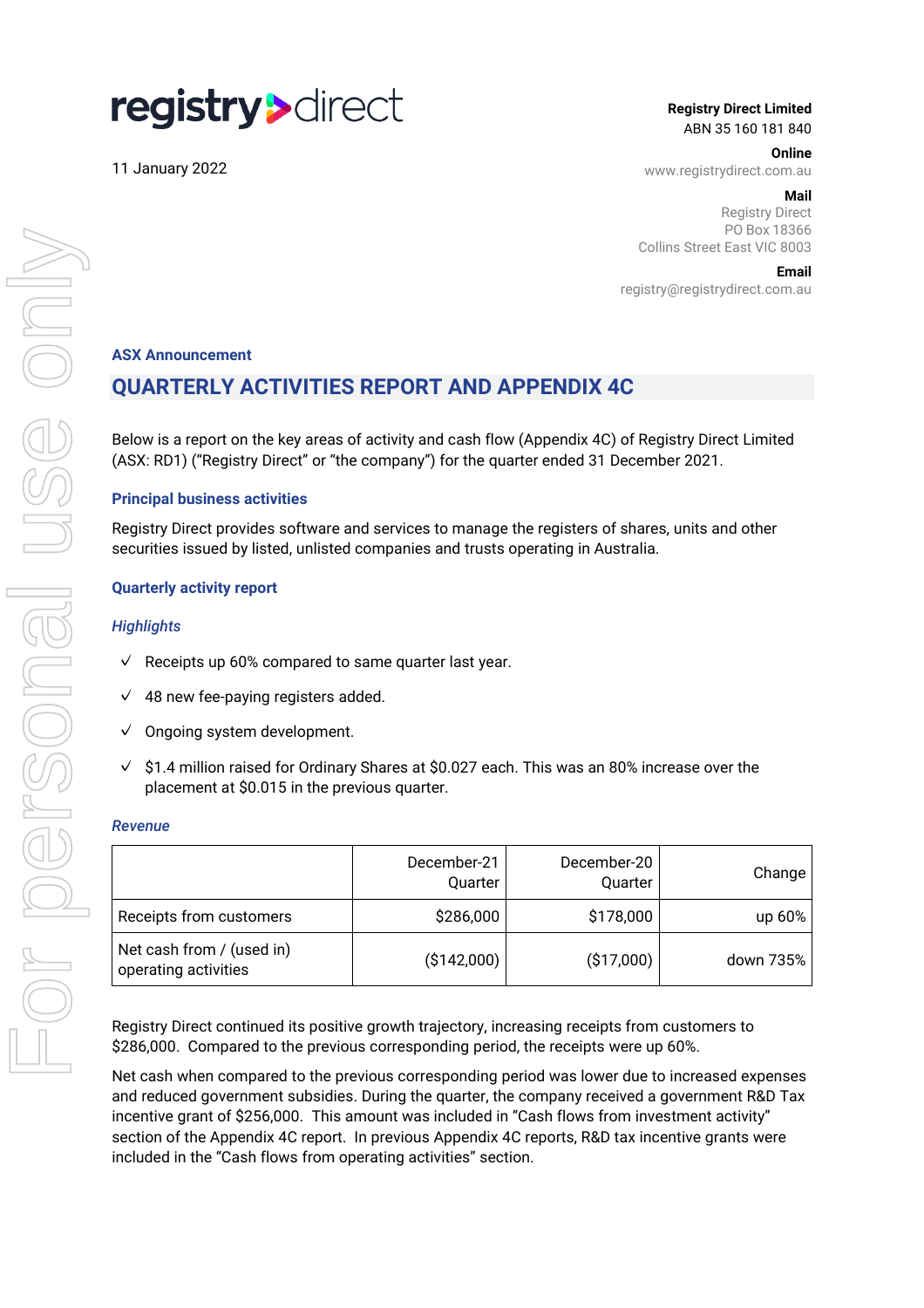# *Sales*

Registry Direct, over the December 2021 quarter, added a net 48 new fee-paying registers to its business. This continues the strong growth of previous quarters.



The following chart shows customer acquisition over time.

## *Product development*

Registry Direct is committed to continuing enhancing its leading-edge registry technology platform. Over the quarter upgrades and improvements were:

- ✓ **Multifactor authentication.** To provide enhanced security to our customers we implemented multifactor authentication for both issuer users and investor users. The multifactor recipe used for issuer users is token based and requires mandatory enrollment whereas the investor user recipe is a step-up style SMS based challenge and is only required for certain operations.
- ✓ **CHESS replacement project.** The ASX in the process of replacing their current CHESS system with a more modern pub/sub, blockchain backed alternative. Our major focus during this quarter has been on building out the integration into this new CHESS replacement system to ensure our listed customers experience a smooth transition when the migration cutover takes place in 2022.
- ✓ **Miscellaneous product improvements.** Based on feedback from customers, a range of different product improvements were made, including: the ability to download holding statements in bulk as individual PDF files; a guided product tour for newly activated issuers which shows how to manage outbound communications; the ability to order securities in the CAP table and in holding statements; design improvements to share certificates; inclusion of an example data set to the investor import spreadsheet template.
- ✓ **Bug fixes.** Various bug fixes were made based on customer bug reports and feedback as well as proactive error detection.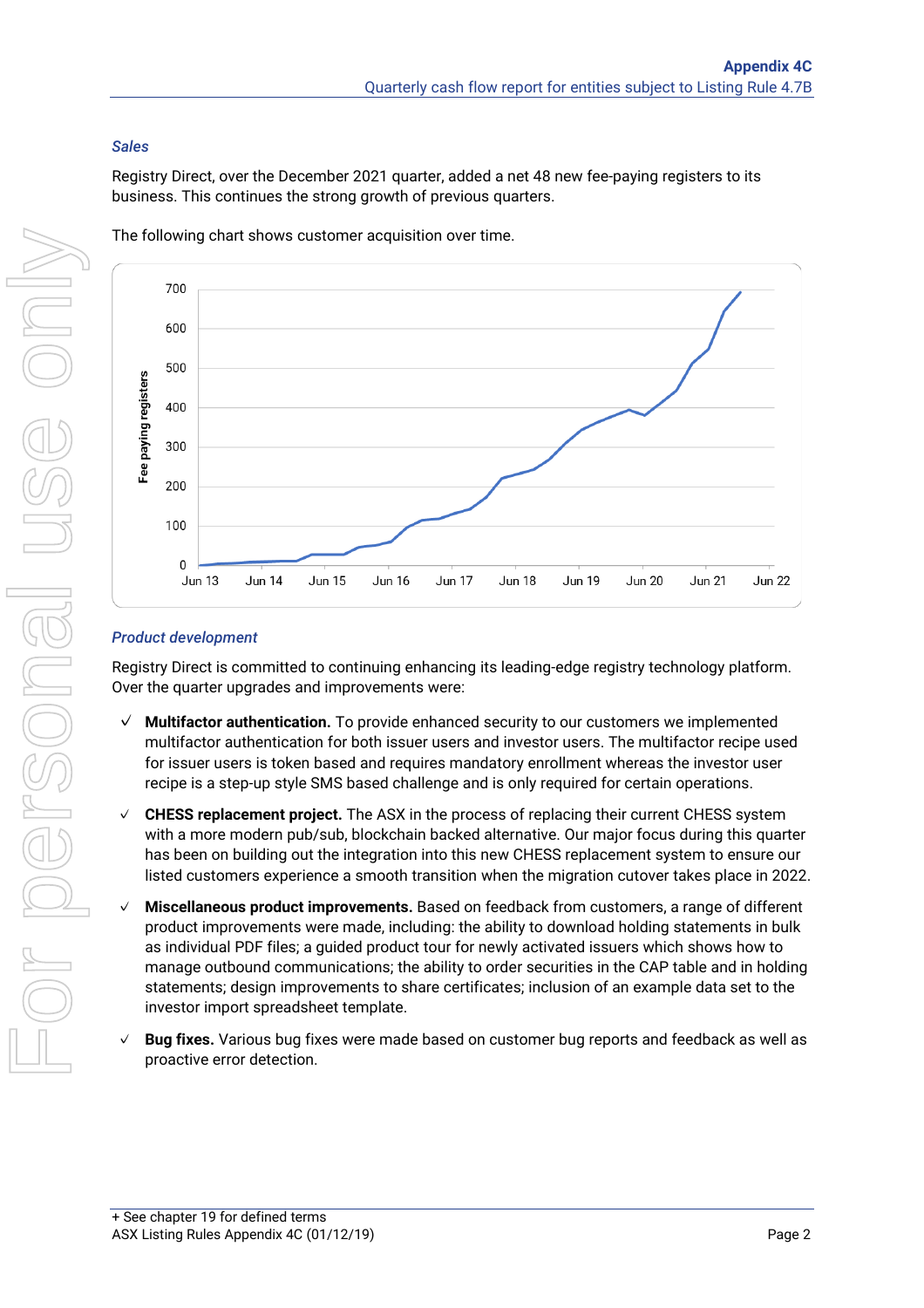## *Expenditure*

The table below provides a breakdown of the operating expenses of Registry Direct over the quarter ended 31 December 2021 and the previous three quarters.

| <b>Operating Expenses</b>                                                                                                                                                                                                                                                                                                                          | <b>Dec-21</b> | <b>Sep-21</b> | <b>Jun-21</b> | <b>Mar-21</b> |
|----------------------------------------------------------------------------------------------------------------------------------------------------------------------------------------------------------------------------------------------------------------------------------------------------------------------------------------------------|---------------|---------------|---------------|---------------|
| <b>Administration costs</b>                                                                                                                                                                                                                                                                                                                        | \$70,715      | \$142,387     | \$126,603     | \$74,318      |
| Employee costs                                                                                                                                                                                                                                                                                                                                     | \$407,275     | \$389,384     | \$386,636     | \$351,126     |
| Occupancy costs                                                                                                                                                                                                                                                                                                                                    | \$2,788       | \$18,400      | \$10,160      | \$1,670       |
| <b>Other Expenses</b>                                                                                                                                                                                                                                                                                                                              | \$1,294       | \$406         | \$128         | -\$1          |
| <b>Total Operating Expenses</b>                                                                                                                                                                                                                                                                                                                    | \$482,071     | \$550,576     | \$523,527     | \$427,113     |
| Included within the total operating expenses were \$110,000 of related party expenses in the quarter<br>ended 31 December 2021 as detailed in the attached Appendix 4C. All of the related party expenses<br>were for director remuneration and salaries for parties associated with the directors. There were no<br>other related party expenses. |               |               |               |               |
| <b>Capital Management</b>                                                                                                                                                                                                                                                                                                                          |               |               |               |               |
| During the quarter, Registry Direct raised \$1,413,000 by way of a placement of Ordinary Shares at<br>\$0.027 each.                                                                                                                                                                                                                                |               |               |               |               |
| Additionally, as previously announced each of Ian (Steuart) Roe and Scott Beeton, both directors of<br>Registry Direct, invested \$100,000 for Ordinary Shares at \$0.015 each. These investments were<br>subject to shareholder approval at the Registry Direct Annual General Meeting held on 28 October<br>2021.                                |               |               |               |               |
| These capital raisings further strengthen the balance sheet of the firm and will assist the business in<br>implementing its organic and inorganic growth strategies.                                                                                                                                                                               |               |               |               |               |
| <b>COVID-19 Pandemic</b>                                                                                                                                                                                                                                                                                                                           |               |               |               |               |
| Lockdowns imposed due to the COVID-19 pandemic are presenting a number of logistical challenges<br>to the growth of the business. The business continues to make online sales and meet the needs of<br>customers but business development activities are still being constrained.                                                                  |               |               |               |               |
| <b>Outlook</b>                                                                                                                                                                                                                                                                                                                                     |               |               |               |               |
| The board of Registry Direct is focused on driving shareholder value through growth. The firm's<br>organic growth strategy is working as evidenced through successive year on year client and revenue<br>growth. Additionally, the board continues to explore inorganic acquisition opportunities to further<br>diversify and grow the business.   |               |               |               |               |
| This announcement was authorised for release to the market by the board of Registry Direct Limited.                                                                                                                                                                                                                                                |               |               |               |               |
| For further information, please contact:                                                                                                                                                                                                                                                                                                           |               |               |               |               |
|                                                                                                                                                                                                                                                                                                                                                    |               |               |               |               |

## *Capital Management*

## *COVID-19 Pandemic*

## *Outlook*

## **For further information, please contact:**



Mr Steuart Roe Managing Director enquiries@registrydirect.com.au



Ms Sophie Bradley Investor Relations Executive IR@reachmarkets.com.au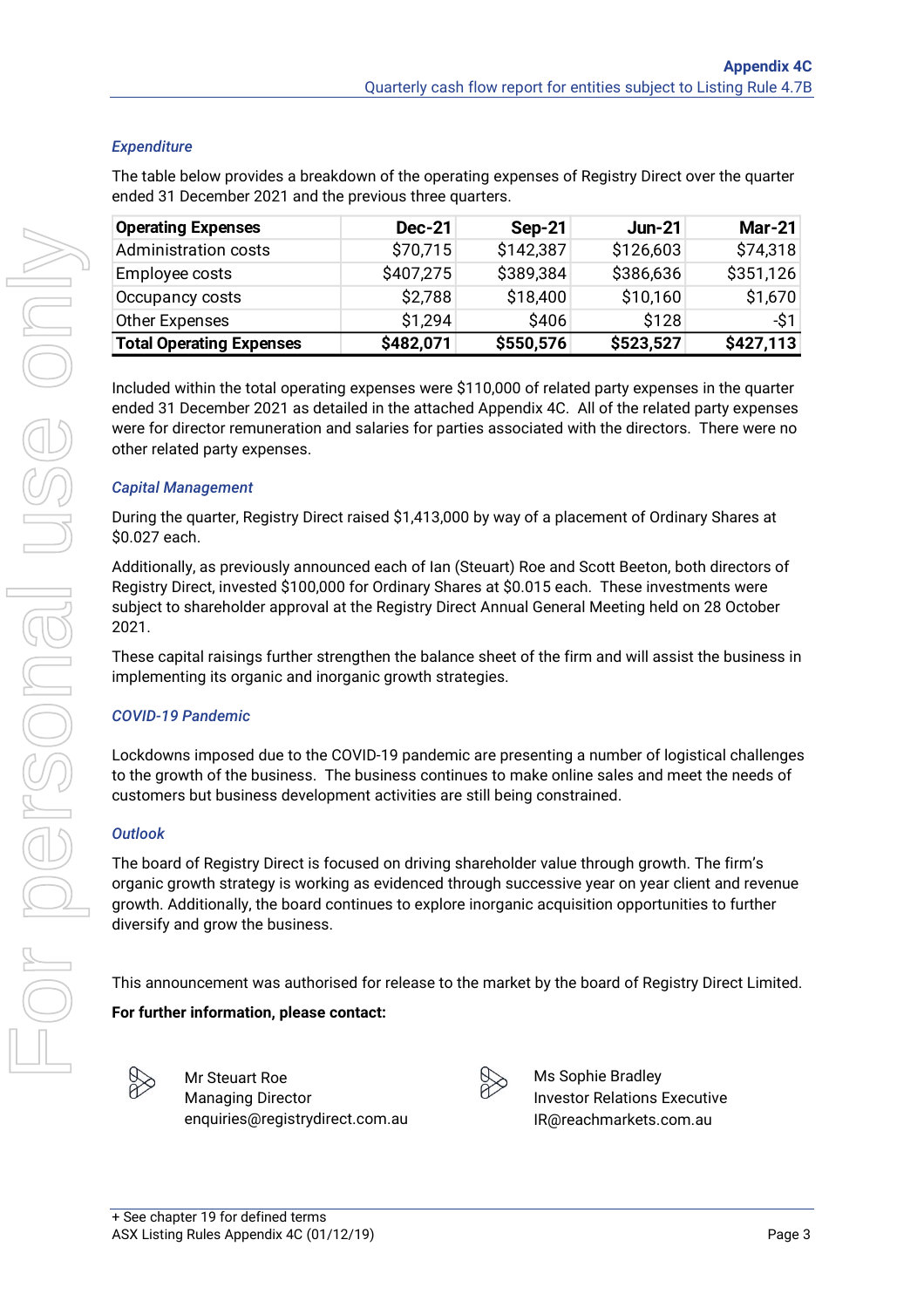## **Appendix 4C**

# **Quarterly cash flow report for entities subject to Listing Rule 4.7B**

## **Name of entity**

| Registry Direct Limited |                                   |
|-------------------------|-----------------------------------|
| <b>ABN</b>              | Quarter ended ("current quarter") |
| 35 160 181 840          | $\mid$ 31 December 2021           |

|     | <b>Consolidated statement of cash flows</b>               | <b>Current quarter</b><br>\$A'000 | Year to date (6<br>months)<br>\$A'000 |
|-----|-----------------------------------------------------------|-----------------------------------|---------------------------------------|
| 1.  | <b>Cash flows from operating activities</b>               |                                   |                                       |
| 1.1 | Receipts from customers                                   | 286                               | 607                                   |
| 1.2 | Payments for                                              |                                   |                                       |
|     | (a) research and development                              |                                   |                                       |
|     | product manufacturing and<br>(b)<br>operating costs       |                                   |                                       |
|     | advertising and marketing<br>(c)                          |                                   |                                       |
|     | leased assets<br>(d)                                      |                                   |                                       |
|     | staff costs (excluding capitalised IT<br>(e)<br>salaries) | (306)                             | (532)                                 |
|     | (f)<br>administration and corporate costs                 | (119)                             | (288)                                 |
| 1.3 | Dividends received (see note 3)                           |                                   |                                       |
| 1.4 | Interest received                                         |                                   |                                       |
| 1.5 | Interest and other costs of finance paid                  | (3)                               | (6)                                   |
| 1.6 | Income taxes paid                                         |                                   |                                       |
| 1.7 | Government grants and tax incentives                      |                                   |                                       |
| 1.8 | Other (sundry income)                                     |                                   |                                       |
| 1.9 | Net cash from / (used in) operating activities            | (142)                             | (218)                                 |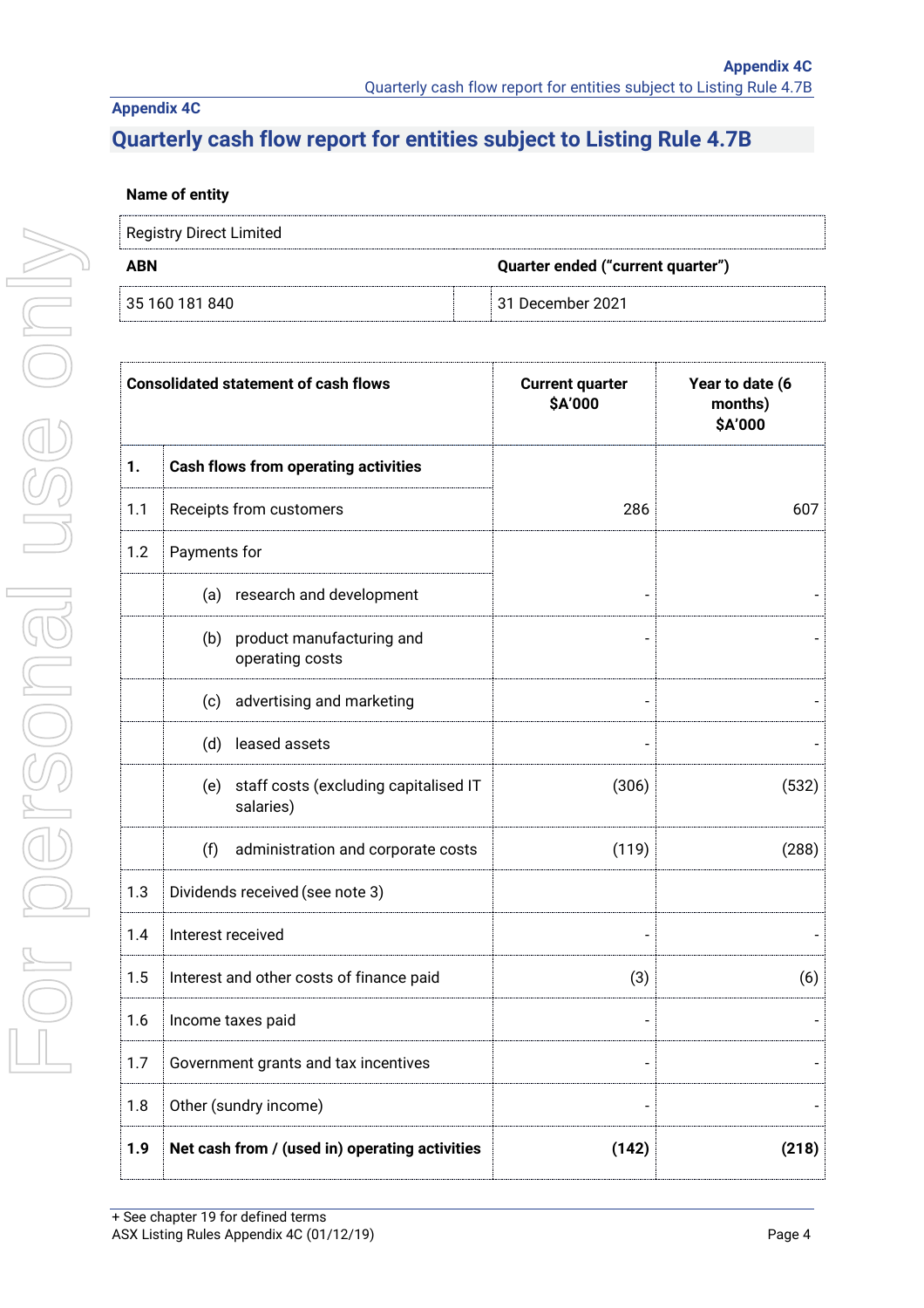**Appendix 4C**

Quarterly cash flow report for entities subject to Listing Rule 4.7B

|     | <b>Consolidated statement of cash flows</b>                                     | <b>Current quarter</b><br>\$A'000 | Year to date (6<br>months)<br>\$A'000 |
|-----|---------------------------------------------------------------------------------|-----------------------------------|---------------------------------------|
| 2.  | <b>Cash flows from investing activities</b>                                     |                                   |                                       |
| 2.1 | Payments to acquire:                                                            |                                   |                                       |
|     | entities<br>(a)                                                                 |                                   |                                       |
|     | (b) businesses                                                                  |                                   |                                       |
|     | (c) property, plant and equipment                                               |                                   |                                       |
|     | (d) investments                                                                 |                                   |                                       |
|     | intellectual property<br>(e)                                                    |                                   |                                       |
|     | (f)<br>other non-current assets                                                 |                                   |                                       |
| 2.2 | Proceeds from disposal of:                                                      |                                   |                                       |
|     | entities<br>(a)                                                                 |                                   |                                       |
|     | (b)<br>businesses                                                               |                                   |                                       |
|     | (c) property, plant and equipment                                               |                                   |                                       |
|     | (d) investments                                                                 |                                   |                                       |
|     | (e) intellectual property                                                       |                                   |                                       |
|     | (f)<br>other non-current assets                                                 |                                   |                                       |
| 2.3 | Cash flows from loans to other entities                                         |                                   |                                       |
| 2.4 | Dividends received (see note 3)                                                 | $\overline{a}$                    |                                       |
| 2.5 | Other (net of R&D refund and capitalised IT<br>salaries / IT development costs) | 162                               | 76                                    |
| 2.6 | Net cash from / (used in) investing<br>activities                               | 162                               | 76                                    |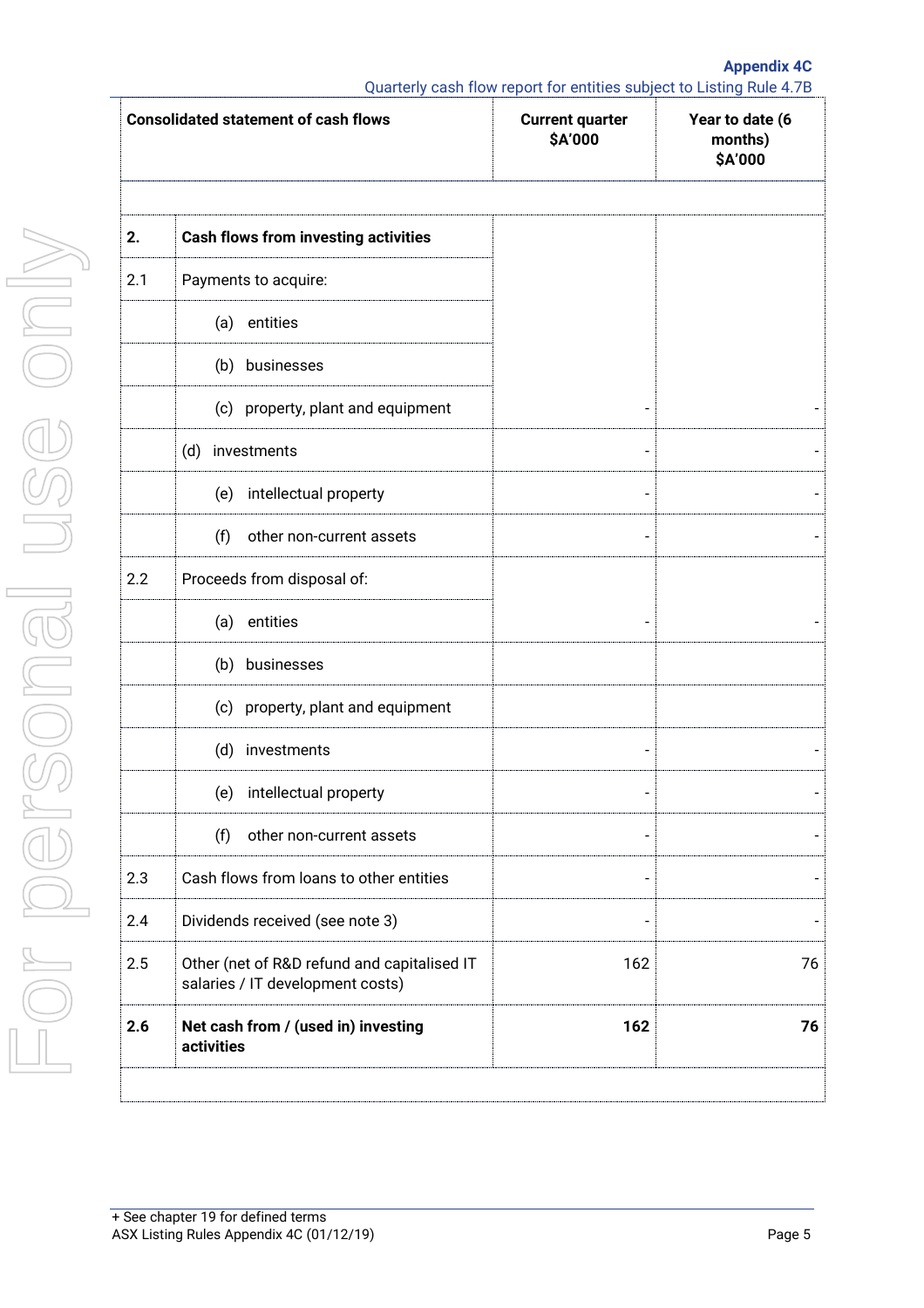**Appendix 4C** Quarterly cash flow report for entities subject to Listing Rule 4.7B

|      | <b>Consolidated statement of cash flows</b>                                                   | <b>Current quarter</b><br>\$A'000 | Year to date (6<br>months)<br>\$A'000 |
|------|-----------------------------------------------------------------------------------------------|-----------------------------------|---------------------------------------|
| 3.   | <b>Cash flows from financing activities</b>                                                   |                                   |                                       |
| 3.1  | Proceeds from issues of equity securities<br>(excluding convertible debt securities)          | 1,613                             | 2,113                                 |
| 3.2  | Proceeds from issue of convertible debt<br>securities                                         |                                   |                                       |
| 3.3  | Proceeds from exercise of share options                                                       |                                   |                                       |
| 3.4  | Transaction costs related to issues of<br>equity securities or convertible debt<br>securities | (85)                              | (400)                                 |
| 3.5  | Proceeds from borrowings                                                                      |                                   |                                       |
| 3.6  | Repayment of borrowings                                                                       | (8)                               | (17)                                  |
| 3.7  | Transaction costs related to loans and<br>borrowings                                          |                                   |                                       |
| 3.8  | Dividends paid                                                                                |                                   |                                       |
| 3.9  | Other (provide details if material)                                                           | (4)                               | (7)                                   |
| 3.10 | Net cash from / (used in) financing<br>activities                                             | 1,516                             | 1,690                                 |
|      |                                                                                               |                                   |                                       |
| 4.   | Net increase / (decrease) in cash and cash<br>equivalents for the period                      |                                   |                                       |
| 4.1  | Cash and cash equivalents at beginning of<br>period                                           | 1,330                             | 1.318                                 |
| 4.2  | Net cash from / (used in) operating<br>activities (item 1.9 above)                            | (142)                             | (218)                                 |
| 4.3  | Net cash from / (used in) investing activities<br>(item 2.6 above)                            | 162                               | 76                                    |
| 4.4  | Net cash from / (used in) financing<br>activities (item 3.10 above)                           | 1,516                             | 1,690                                 |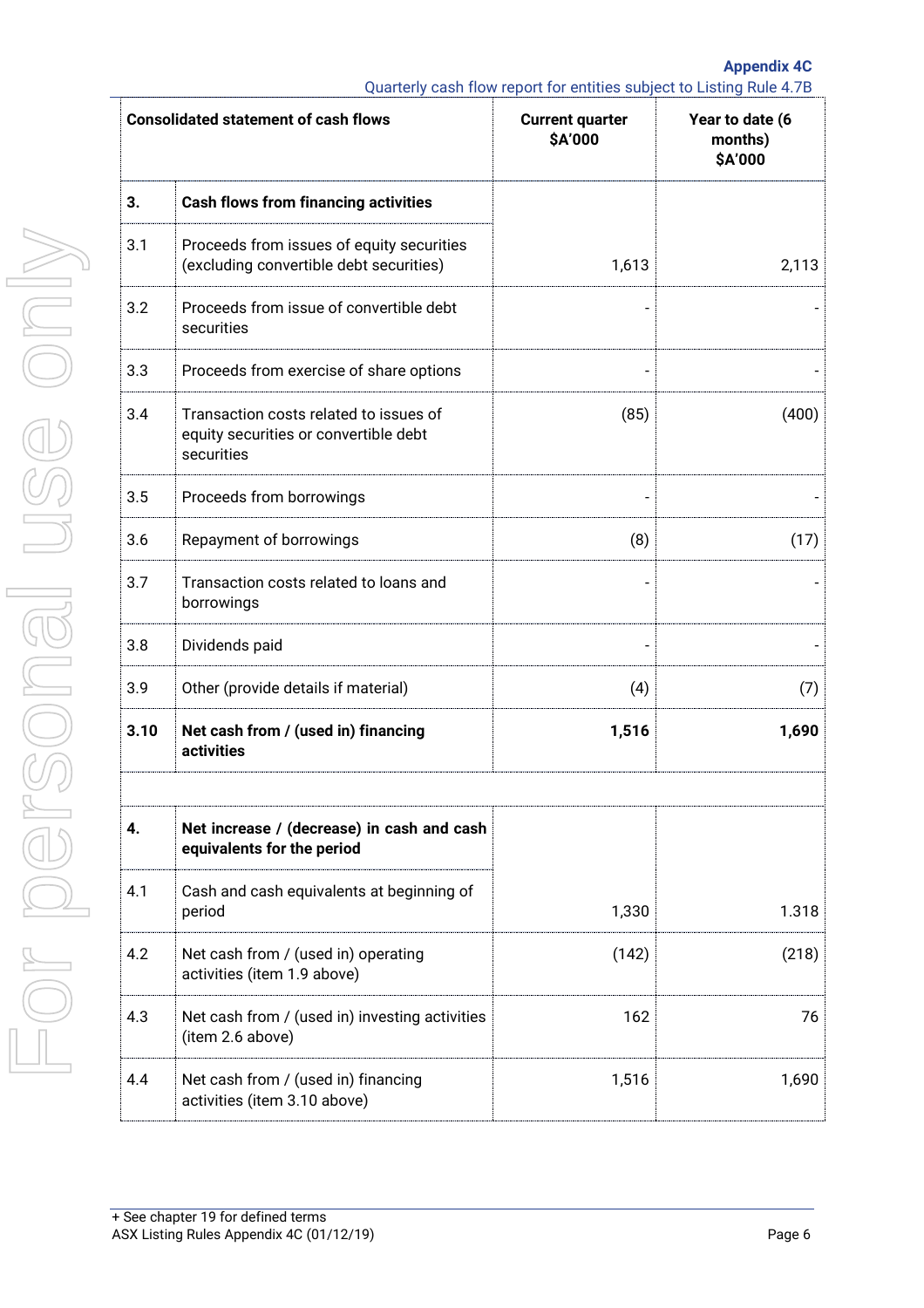**Appendix 4C** Quarterly cash flow report for entities subject to Listing Rule 4.7B

|     | <b>Consolidated statement of cash flows</b>          | <b>Current quarter</b><br><b>\$A'000</b> | Year to date (6<br>months)<br>\$A'000 |
|-----|------------------------------------------------------|------------------------------------------|---------------------------------------|
| 4.5 | Effect of movement in exchange rates on<br>cash held | -                                        |                                       |
| 4.6 | Cash and cash equivalents at end of period           | 2,866                                    | 2.866                                 |

| 5.  | Reconciliation of cash and cash equivalents<br>at the end of the quarter (as shown in the<br>consolidated statement of cash flows) to<br>the related items in the accounts | <b>Current quarter</b><br>\$A'000 | <b>Previous quarter</b><br>\$A'000 |
|-----|----------------------------------------------------------------------------------------------------------------------------------------------------------------------------|-----------------------------------|------------------------------------|
| 5.1 | <b>Bank balances</b>                                                                                                                                                       | 2,866                             | 1,330                              |
| 5.2 | Call deposits                                                                                                                                                              |                                   |                                    |
| 5.3 | <b>Bank overdrafts</b>                                                                                                                                                     |                                   |                                    |
| 5.4 | Other (provide details)                                                                                                                                                    |                                   |                                    |
| 5.5 | Cash and cash equivalents at end of quarter<br>(should equal item 4.6 above)                                                                                               | 2,866                             | 1,330                              |

| 6.  | Payments to related parties of the entity and their associates                             | <b>Current quarter</b><br><b>SA'000</b> |
|-----|--------------------------------------------------------------------------------------------|-----------------------------------------|
| 6.1 | Aggregate amount of payments to related parties and their<br>asociates included in item 1  | 110                                     |
| 6.2 | Aggregate amount of payments to related parties and their<br>associates included in item 2 |                                         |

Note: if any amounts are shown in items 6.1 or 6.2, your quarterly activity report must include a description of, and an explanation for, such payments

Cash payments to the following:

- Executive and non-executive Director remuneration (including superannuation); and
- Associates salaries (including superannuation).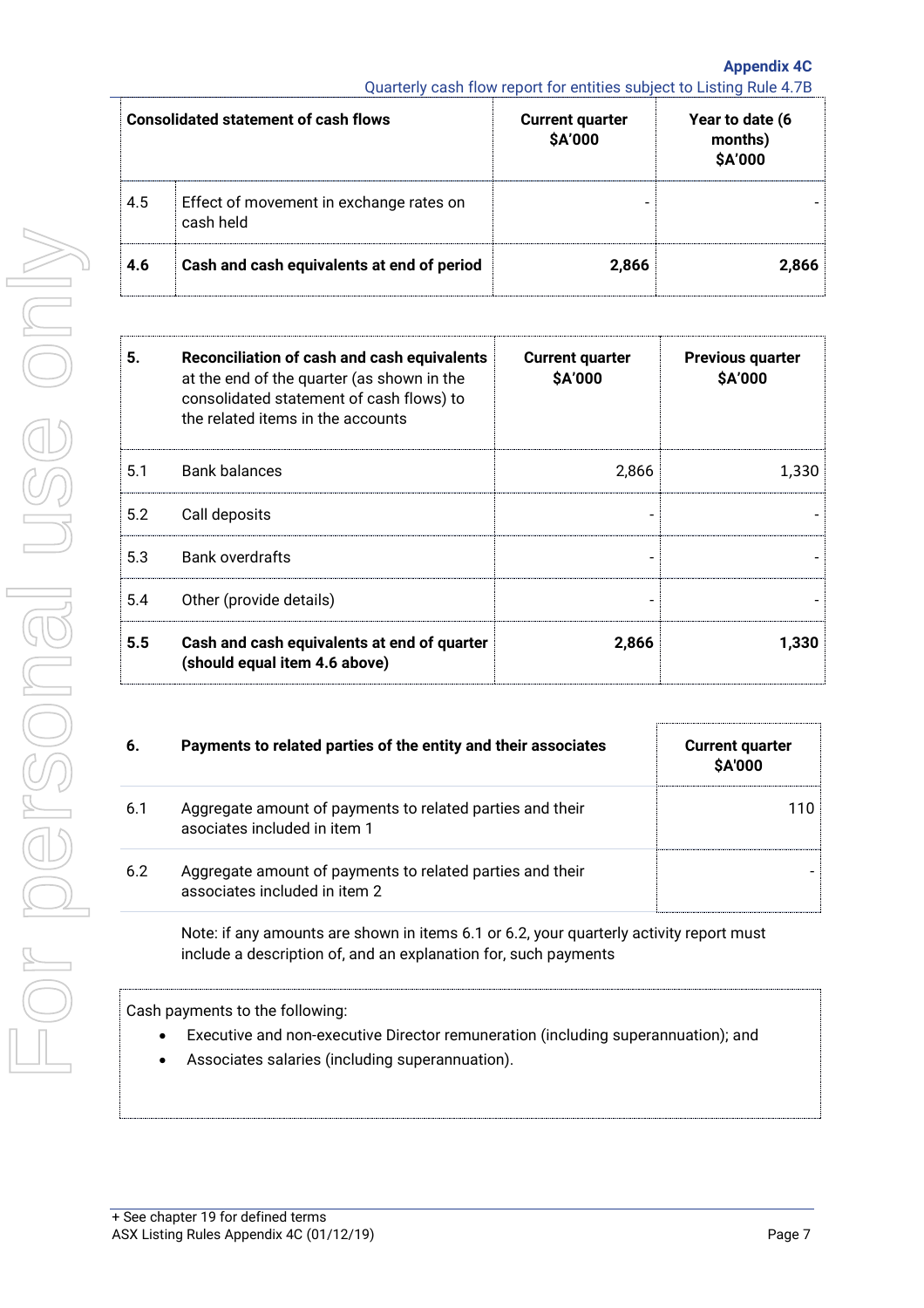**Appendix 4C** Quarterly cash flow report for entities subject to Listing Rule 4.7B

| 7.  | <b>Financing facilities available</b><br>Note: the term "facility' includes all forms of<br>financing arrangements available to the<br>entity.<br>Add notes as necessary for an understanding<br>of the sources of finance available to the<br>entity. | <b>Total facility amount</b><br>at quarter end<br>\$A'000 | Amount drawn at<br>quarter end<br>\$A'000 |
|-----|--------------------------------------------------------------------------------------------------------------------------------------------------------------------------------------------------------------------------------------------------------|-----------------------------------------------------------|-------------------------------------------|
| 7.1 | Loan facilities                                                                                                                                                                                                                                        | 6                                                         | 6                                         |
| 7.2 | Credit standby arrangements                                                                                                                                                                                                                            |                                                           |                                           |
| 7.3 | Other (please specify)                                                                                                                                                                                                                                 |                                                           |                                           |
| 7.4 | <b>Total Financing Facilities</b>                                                                                                                                                                                                                      | 6                                                         | 6                                         |
| 7.5 | Unused financing facilities available at quarter end                                                                                                                                                                                                   |                                                           | 0                                         |

7.6 Include in the box below a description of each facility above, including the lender, interest rate, maturity date and whether it is secured or unsecured. If any additional financing facilities have been entered into or are proposed to be entered into after quarter end, include a note providing details of those facilities as well.

| Lender 1: Elantis Premium Funding | Lender 2: $n/a$ |
|-----------------------------------|-----------------|
| Amount: \$6,025                   |                 |
| Interest Rate: 7.52% p.a.         |                 |
| Maturity Date: 31 May 2022        |                 |
| Unsecured Loan                    |                 |

| 8.  | Estimated cash available for future operating activities                     | <b>\$A'000</b> |
|-----|------------------------------------------------------------------------------|----------------|
| 8.1 | Net cash from / (used in) operating activities (Item 1.9)                    | (142)          |
| 8.2 | Cash and cash equivalents at quarter end (Item 4.6)                          | 2.866          |
| 8.3 | Unused finance facilities available at quarter end (Item 7.5)                |                |
| 8.4 | Total available funding (Item $8.2 +$ Item $8.3$ )                           | 2.866          |
| 8.5 | Estimated quarters of funding available (Item 8.4 divided by<br>Item $8.1$ ) | 20             |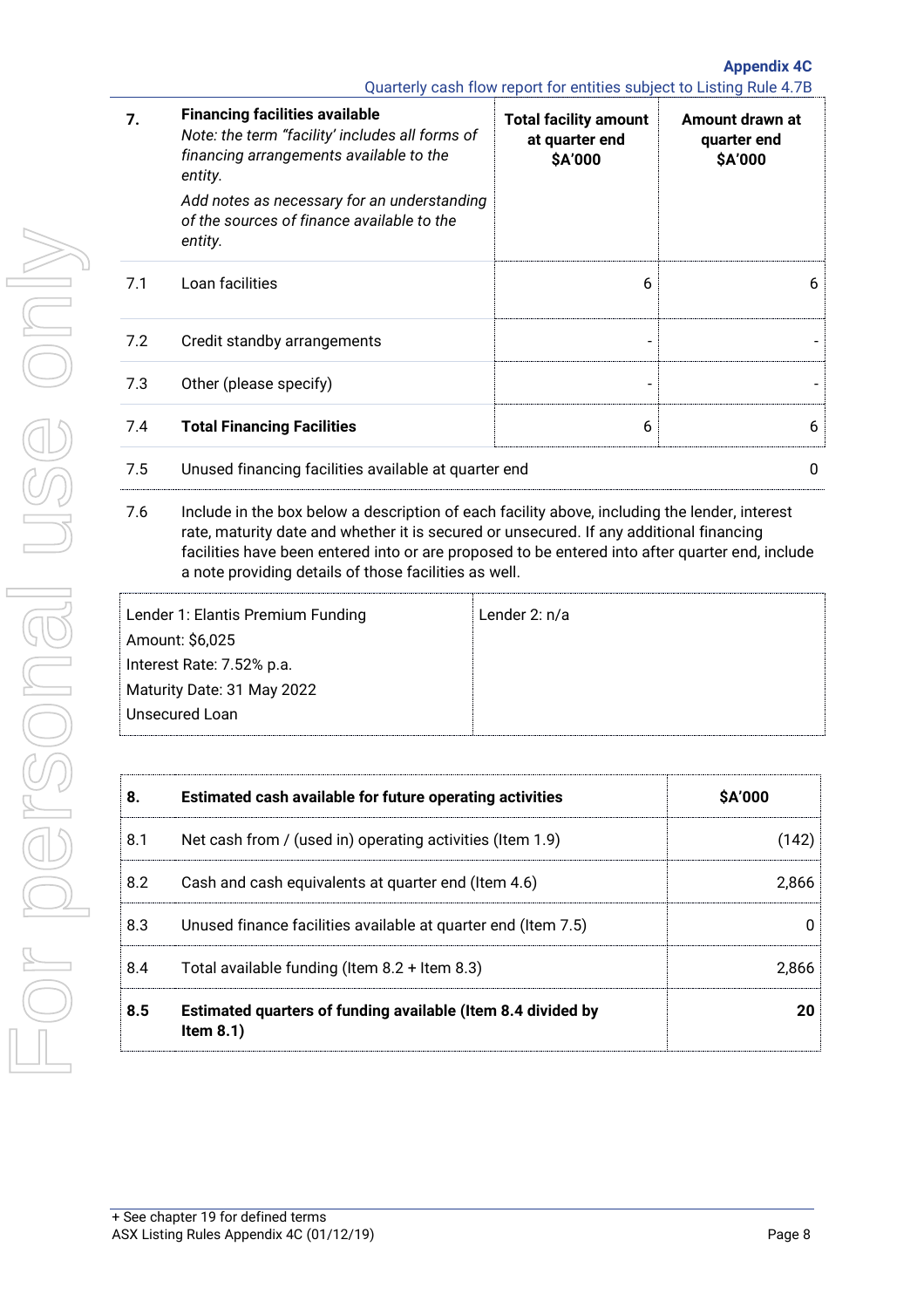# 8.6 If Item 8.5 is less than 2 quarters, please provide answers to the following questions:

1. Does the entity expect that it will continue to have the current level of net operating cash flows for the time being and, if not, why not?

| 2.  | Has the entity taken any steps, or does it propose to take any steps, to raise<br>further cash to fund its operations and, if so, what are those steps and how<br>likely does it believe that they will be successful? |
|-----|------------------------------------------------------------------------------------------------------------------------------------------------------------------------------------------------------------------------|
| n/a |                                                                                                                                                                                                                        |
| 3.  | Does the entity expect to be able to continue its operations and to meet its<br>business objectives and, if so, on what basis?                                                                                         |
|     |                                                                                                                                                                                                                        |

## **Compliance statement**

- 1 This statement has been prepared in accordance with accounting standards and policies which comply with Listing Rule 19.11A.
- 2 This statement gives a true and fair view of the matters disclosed.

Date: 11 January 2022

Authorised by: By the board

## **Notes**

- 1. This quarterly cash flow report and the accompanying activity report provide a basis for informing the market about the entity's activities for the past quarter, how they have been financed and the effect this has had on its cash position. An entity that wishes to disclose additional information over and above the minimum required under the Listing Rules is encouraged to do so.
- 2. If this quarterly cash flow report has been prepared in accordance with Australian Accounting Standards, the definitions in, and provisions of, AASB 107: Statement of Cash Flows apply to this report. If this quarterly cash flow report has been prepared in accordance with other accounting standards agreed by ASX pursuant to Listing Rule 19.11A, the corresponding equivalent standard applies to this report.
- 3. Dividends received may be classified either as cash flows from operating activities or cash flows from investing activities, depending on the accounting policy of the entity.
- 4. If this report has been authorised for release to the market by your board of directors, you can insert here: "By the board". If it has been authorised for release to the market by a committee of your board of directors, you can insert here: "By the [name of board committee – eg Audit and